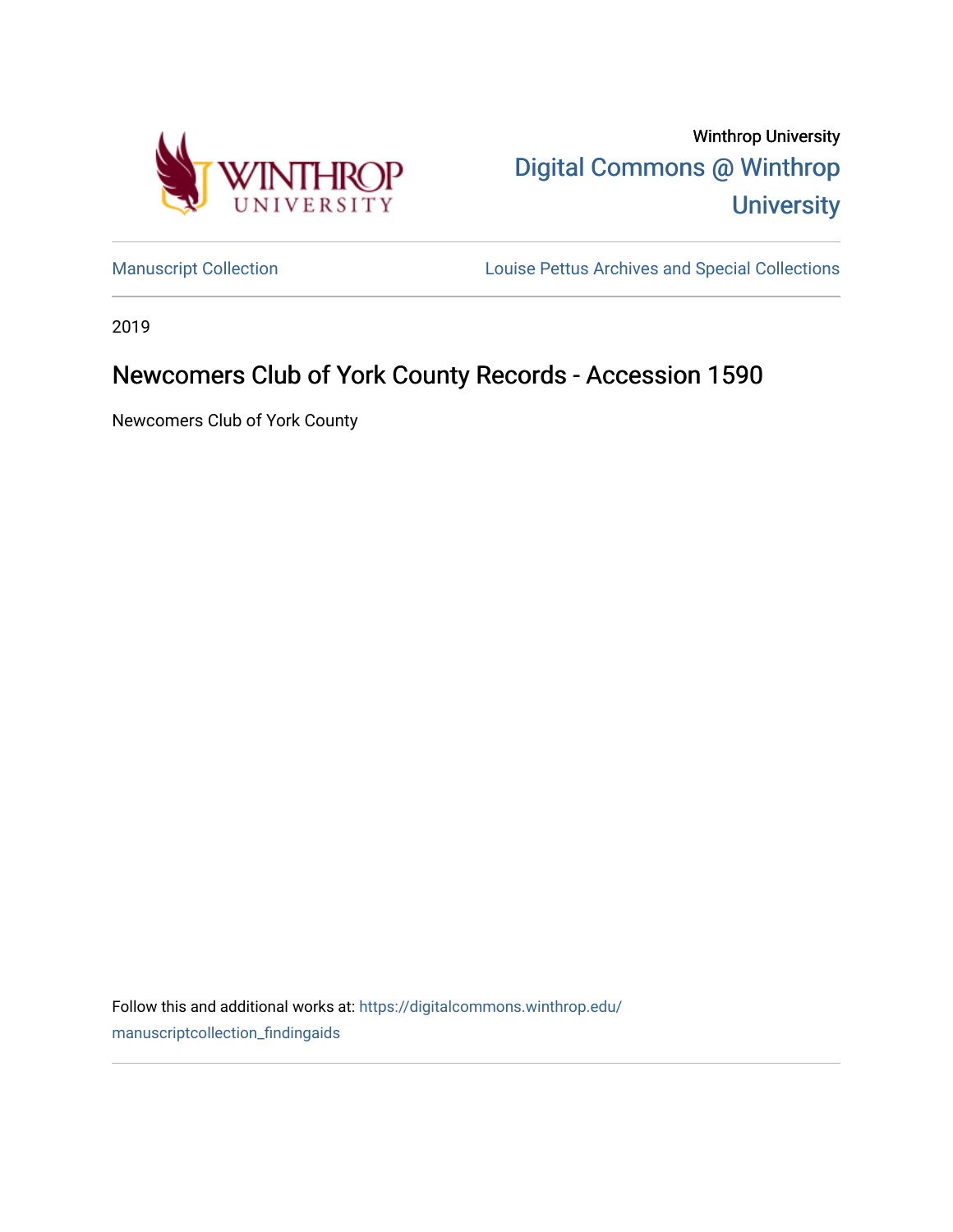### **WINTHROP UNIVERSITY LOUISE PETTUS ARCHIVES & SPECIAL COLLECTIONS**

**MANUSCRIPT COLLECTION**

### **ACCESSION 1590**

### **NEWCOMERS CLUB OF YORK COUNTY RECORDS**

1994-2017

20 boxes, 45 folders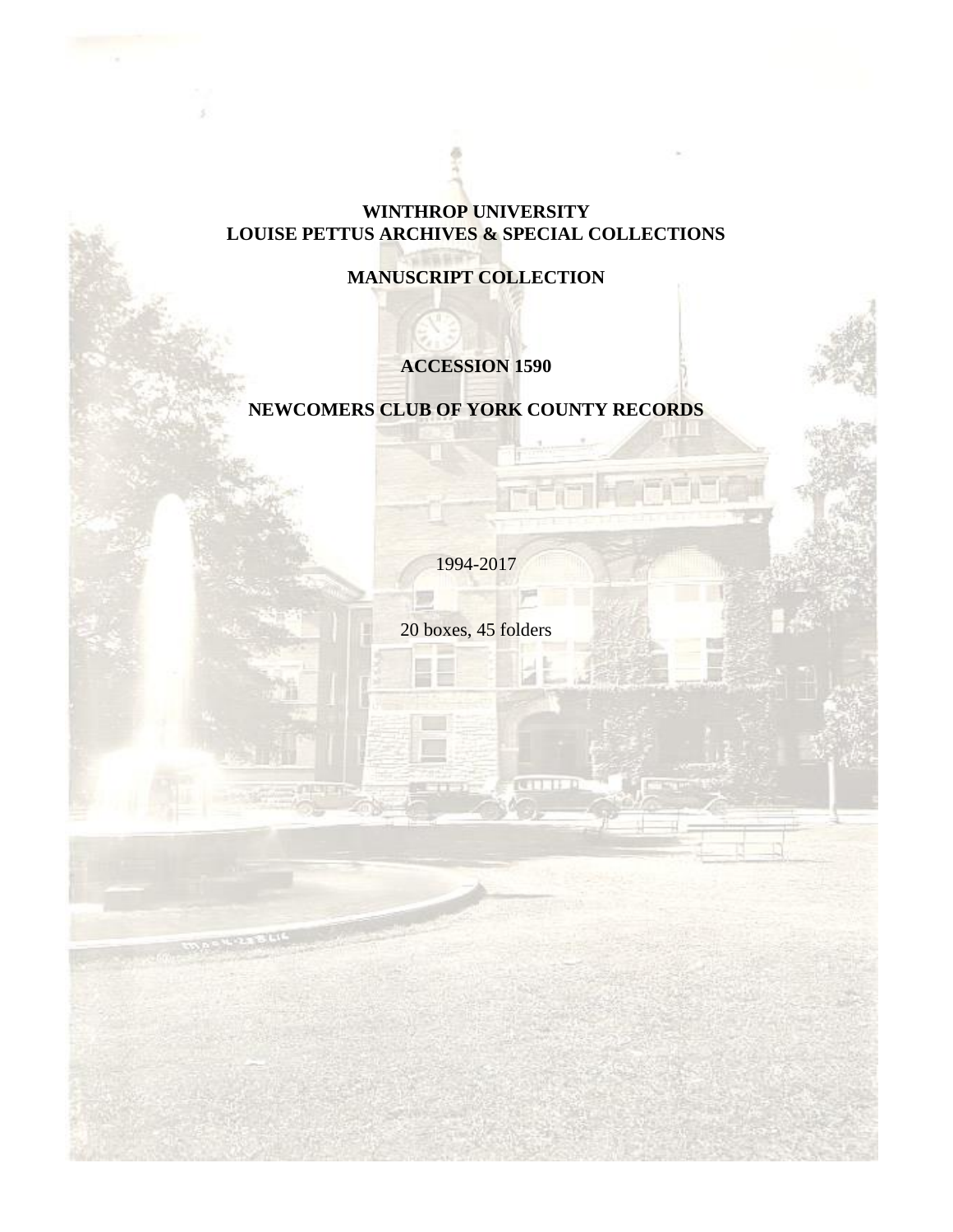#### **WINTHROP UNIVERSITY LOUISE PETTUS ARCHIVES & SPECIAL COLLECTIONS**

#### **MANUSCRIPT COLLECTION**

ADDITIONS: \_\_\_\_, \_\_\_, \_\_\_\_, \_\_\_\_\_ DATE: November 20, 2019

ACC. NO.: **1590** PROCESSED BY: Adam Davies NO. OF SECTIONS: 2

#### **NEWCOMERS CLUB OF YORK COUNTY RECORDS**

**I**

The Newcomers Club of York County Records were donated to the Louise Pettus Archives and Special Collections by Pam Dennis and Kris Black on August 17, 2017 and October 15, 2017.

> Linear feet of shelf space occupied: 5.0 linear feet Approximate number of pieces: 10,000 pieces

Restrictions: Open to researchers under the rules and regulations of the Louise Pettus Archives & Special Collections at Winthrop University.

Literary Rights: For information concerning literary rights please contact the Louise Pettus Archives & Special Collections at Winthrop University.

Scope and Content Note: **This collection consists of the records produced by the Newcomers Club of York County. The Newcomers Club "is a social and civic-minded women's organization that is dedicated to offering a variety of opportunities for newcomers to meet their neighbors, enjoy social events with others, and learn more about their new community." The records consists of minutes, reports, attendance records, directories, correspondence, newsletters, newspaper articles, charity records, financial records, and other records related to the club.**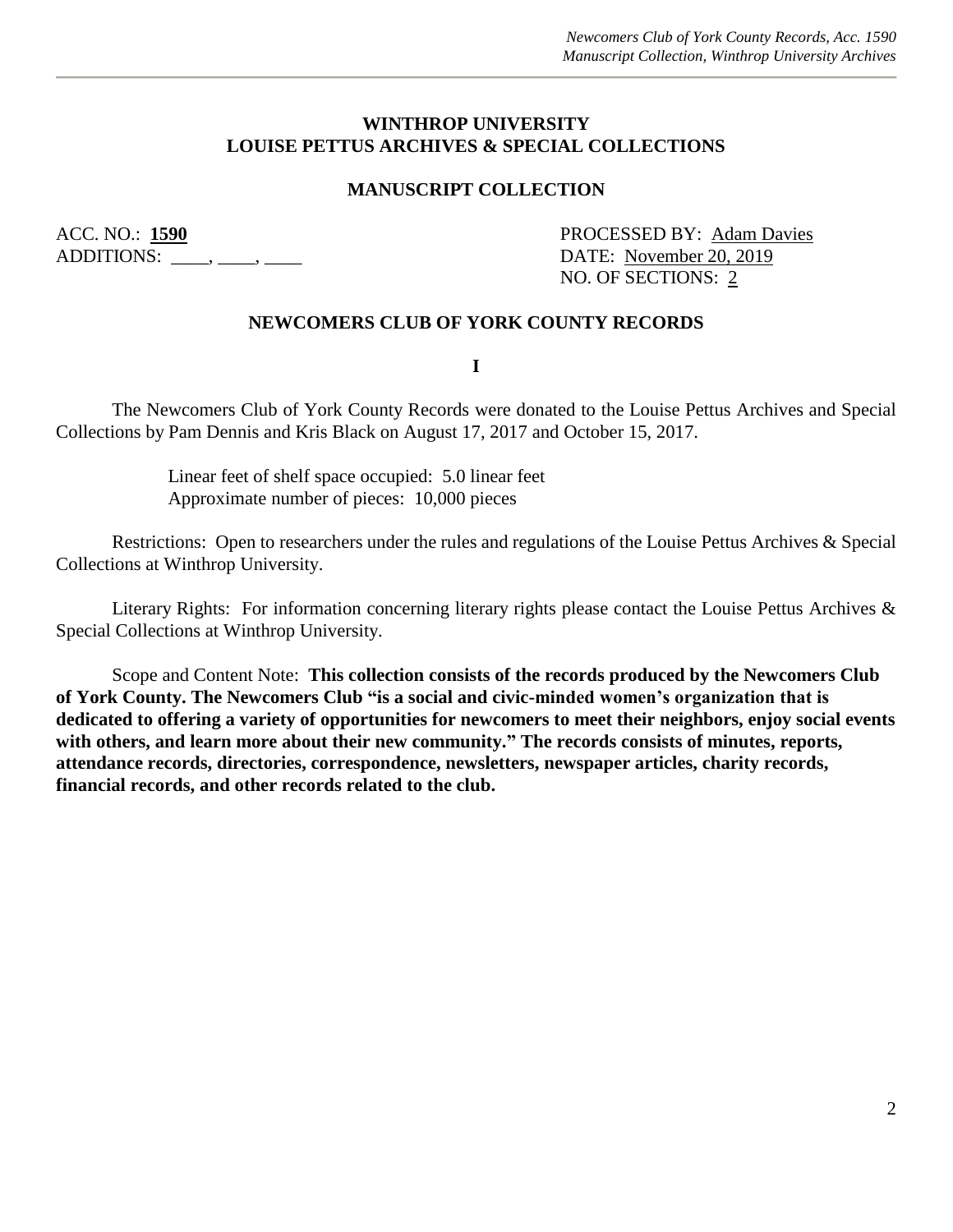### **II**

### **DESCRIPTION OF SERIES**

|                | <b>Box(es)</b> Folder(s) | <b>Series</b>                                                                                                                                                                    | Year(s)   |
|----------------|--------------------------|----------------------------------------------------------------------------------------------------------------------------------------------------------------------------------|-----------|
| $1-2$          | $1-3$                    | <b>FINANCIAL RECORDS</b><br>Contains account statements of the newcomers club, as well as<br>deposits made to either the club or other organizations. In no<br>particular order. | 1996-2017 |
| $\overline{2}$ | $4 - 5$                  | MEMBERS STATEMENT OF ACCOUNT FORMS<br>Consists of member statement of the Newcomers Club, organized by<br>fiscal year and month. In chronological order.                         | 2007-2014 |
| $3 - 5$        | $6 - 12$                 | <b>BUDGET REPORTS</b><br>Consists of the monthly budget, including income and expenditures, of<br>the Newcomers Club. In no particular order                                     | 1996-2017 |
| 6              | $13 - 14$                | <b>TREASERER'S REPORTS</b><br>Consists of reports by the Newcomers Club Treasurers over the<br>years. In chronological order.                                                    | 2007-2017 |
| $6-9$          |                          | 15-22 PAYMENT REQUEST FORMS<br>In chronological order.                                                                                                                           | 2005-2017 |
| 10             | 23                       | MONTLY ATTENDANCE<br>In chronological order.                                                                                                                                     | 2007-2017 |
|                |                          | 10-12 24-29 CORRESPONDENCE<br>Consists of letters, envelopes, printed email pages, and cards. In no<br>particular order                                                          | 1998-2017 |
| 12             |                          | 30-31 NEWSLETTERS<br>Consists of newsletters by the Newcomers Club listing programs,<br>general meetings, sponsored events, and more. In chronological order.                    | 2009-2016 |
| 12             | 32                       | NEWSPAPER ARTICLES<br>In no particular order.                                                                                                                                    | 2015      |
|                |                          | 13-15 33-38 MINUTES<br>Consists of General and Board Meeting minutes. In chronological<br>order.                                                                                 | 1994-2015 |